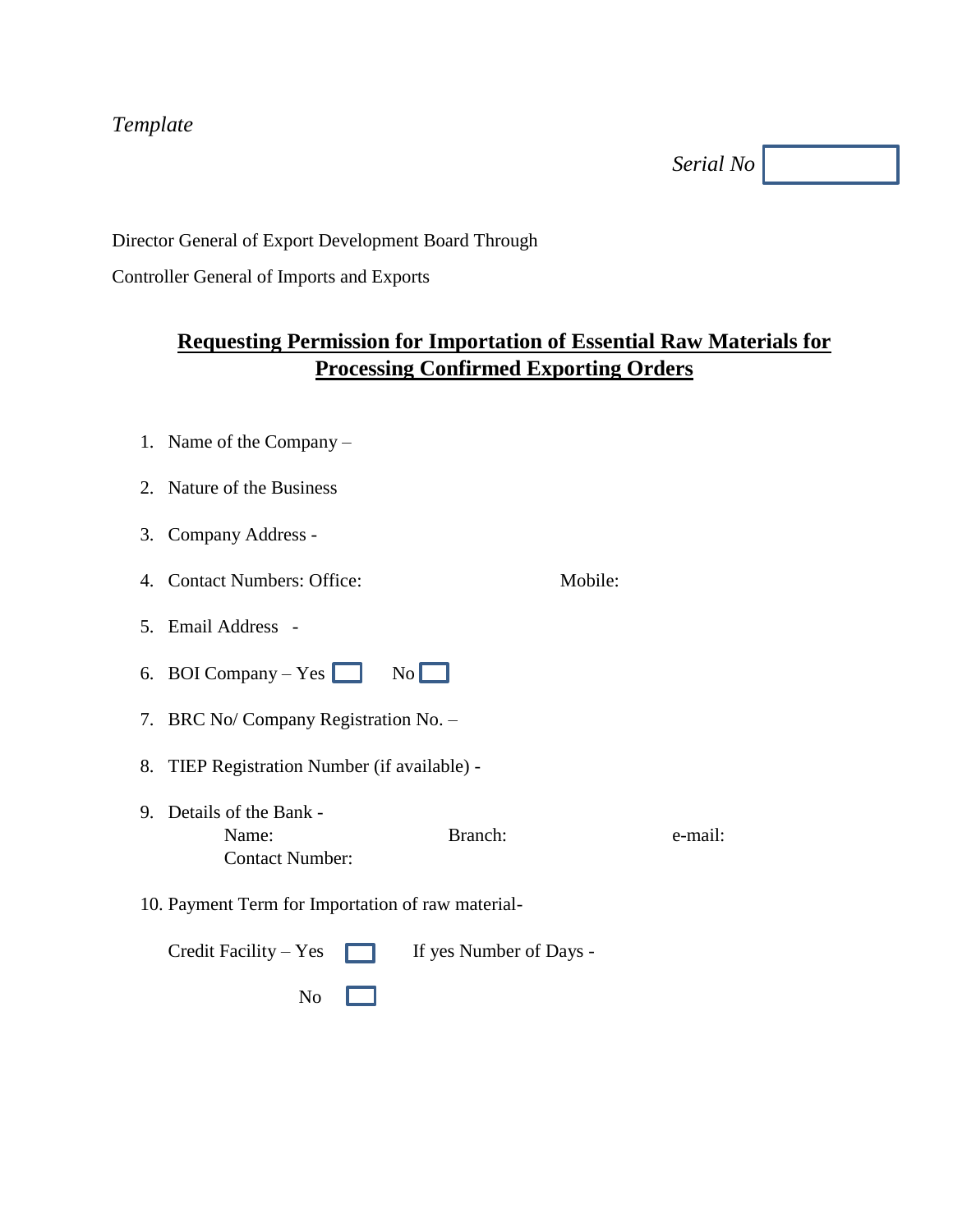#### 11. Attachments: Please upload .pdf formats of the following documents

- Proforma Invoice of Imports  $\Box$
- Business Registration Certificate/ Business Incorporation Certificate
- Form  $20$
- Purchase orders (if available)  $\Box$

#### 12. Details of Confirmed **Export** Orders

| Item | HS Code   Quantity | Value | Date / Time of   Country<br><b>Planned Export</b> |  |
|------|--------------------|-------|---------------------------------------------------|--|
|      |                    |       |                                                   |  |
|      |                    |       |                                                   |  |

13. Details of **imports** of the same raw-materials for the previous year.

|   | Item | HS   | Quantity | Unit      | Value            | Country of |
|---|------|------|----------|-----------|------------------|------------|
|   |      | Code |          | (Kg/etc.) | (Value/Currency) | origin     |
|   |      |      |          |           |                  |            |
| ∸ |      |      |          |           |                  |            |
|   |      |      |          |           |                  |            |

#### 14. Details of the Importation

|   | Item | HS Code | Quantity | Unit<br>(Kg/etc.) | Value<br>$\sqrt{(Currency)}$ | Country of<br>origin |
|---|------|---------|----------|-------------------|------------------------------|----------------------|
|   |      |         |          |                   |                              |                      |
|   |      |         |          |                   |                              |                      |
| 3 |      |         |          |                   |                              |                      |

#### 15. **Declaration of the Importer**:

I declare that the above details provided by me are true and correct and assure that the above mentioned essential raw material will only be used for the production process to meet the above confirmed export orders already in place, in accordance with the prevailing rules and regulations of the country. Also, I agree to produce documentary evidences of export volumes to the EDB for reconciling purposes.